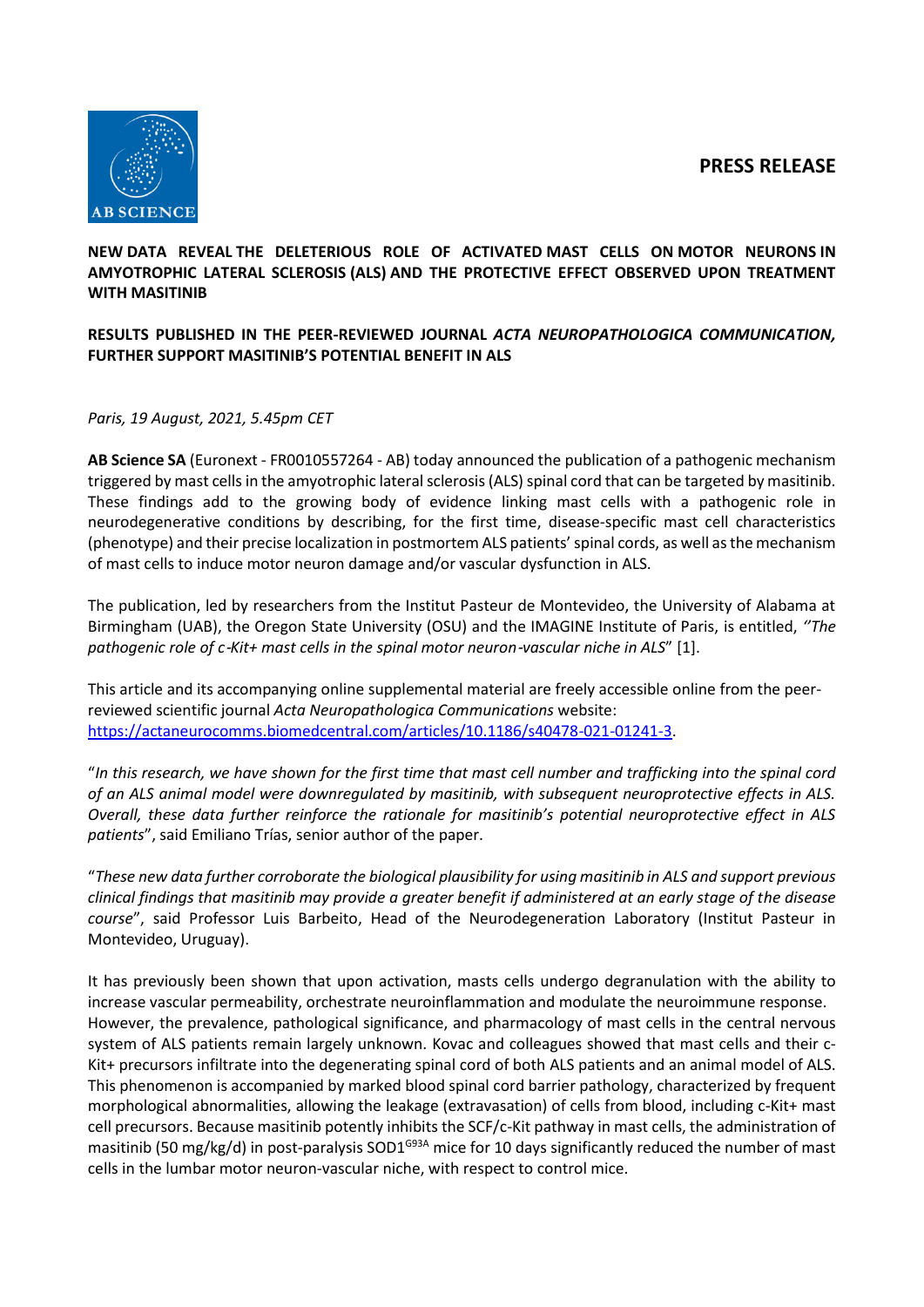Masitinib-treated animals also showed a 30-40% reduction in microvascular abnormalities relative to control mice and a 50% reduction in the number of c-Kit+ mast cell precursors infiltrating the spinal cord parenchyma.

Together, these findings provide the first description of disease-associated mast cell phenotypes in the ALS spinal cord and reveal novel potential interactions between mast cells and the cellular components of the motor neuron-vascular niche.

These results are consistent with a masitinib protective effect via c-Kit inhibition, preventing the trafficking of mast cell precursors and mast cell local differentiation in the motor neuron-vascular niche.

These new pharmacology data add to the growing body of literature [2–6] that support recently published clinical findings showing that masitinib may provide a survival benefit if administered at an early stage of the disease course [7–8].

As a reminder, the survival analysis followed all patients originally randomized in study AB10015 for an average duration of 75 months from the date of diagnosis. In ALS patients with mild or moderate disease severity at baseline, it was seen that treatment with 4.5 mg/kg/day masitinib (n=50) as an add-on to standard riluzole prolonged survival by 25 months relative to those treated with riluzole alone (n=63) (median OS of 69 versus 44 months, respectively, P=0.037) with a 44% reduced risk of death. People with mild or moderate ALS comprised patients that had not suffered a complete loss or severe impairment of ALSFRS-related functionality at the time of masitinib treatment initiation (i.e., patients with a score of at least 2 on each ALSFRS-R individual component). This population corresponds closely to the patient cohort enrolled in confirmatory phase 3 study, AB19001.

# **About Acta Neuropathologica Communications**

*Acta Neuropathologica Communications*, the sister journal to *Acta Neuropathologica,* has an impact factor of 6.5, articles on mechanisms of neurological disease based on experimental or human tissues using molecular, cellular and morphological techniques.

## **References**

[1] Kovacs M, Alamón C, Maciel C, et al. The pathogenic role of c-Kit+ mast cells in the spinal motor neuronvascular niche in ALS. Acta Neuropathol Commun. 2021;9(1):136.

[2] Harrison JM, Rafuse VF. Muscle fiber-type specific terminal Schwann cell pathology leads to sprouting deficits following partial denervation in SOD1G93A mice. Neurobiol Dis. 2020;145:105052. doi:10.1016/j.nbd.2020.105052

[3] Trias E, et al. Post-paralysis tyrosine kinase inhibition with masitinib abrogates neuroinflammation and slows disease progression in inherited amyotrophic lateral sclerosis. J Neuroinflammation. 2016;13(1):177.

[4] Trias E, Kovacs M, King PH, et al. Schwann cells orchestrate peripheral nerve inflammation through the expression of CSF1, IL-34, and SCF in amyotrophic lateral sclerosis. Glia. 2020;68(6):1165-1181. doi:10.1002/glia.23768

[5] Trias E, et al. Mast cells and neutrophils mediate peripheral motor pathway degeneration in ALS. JCI Insight. JCI Insight. 2018;3(19):e123249. https://doi.org/10.1172/jci.insight.123249.

[6] Trias E, et al. Evidence for mast cells contributing to neuromuscular pathology in an inherited model of ALS. JCI Insight. 2017;2(20):e95934. https://doi.org/10.1172/jci.insight.95934.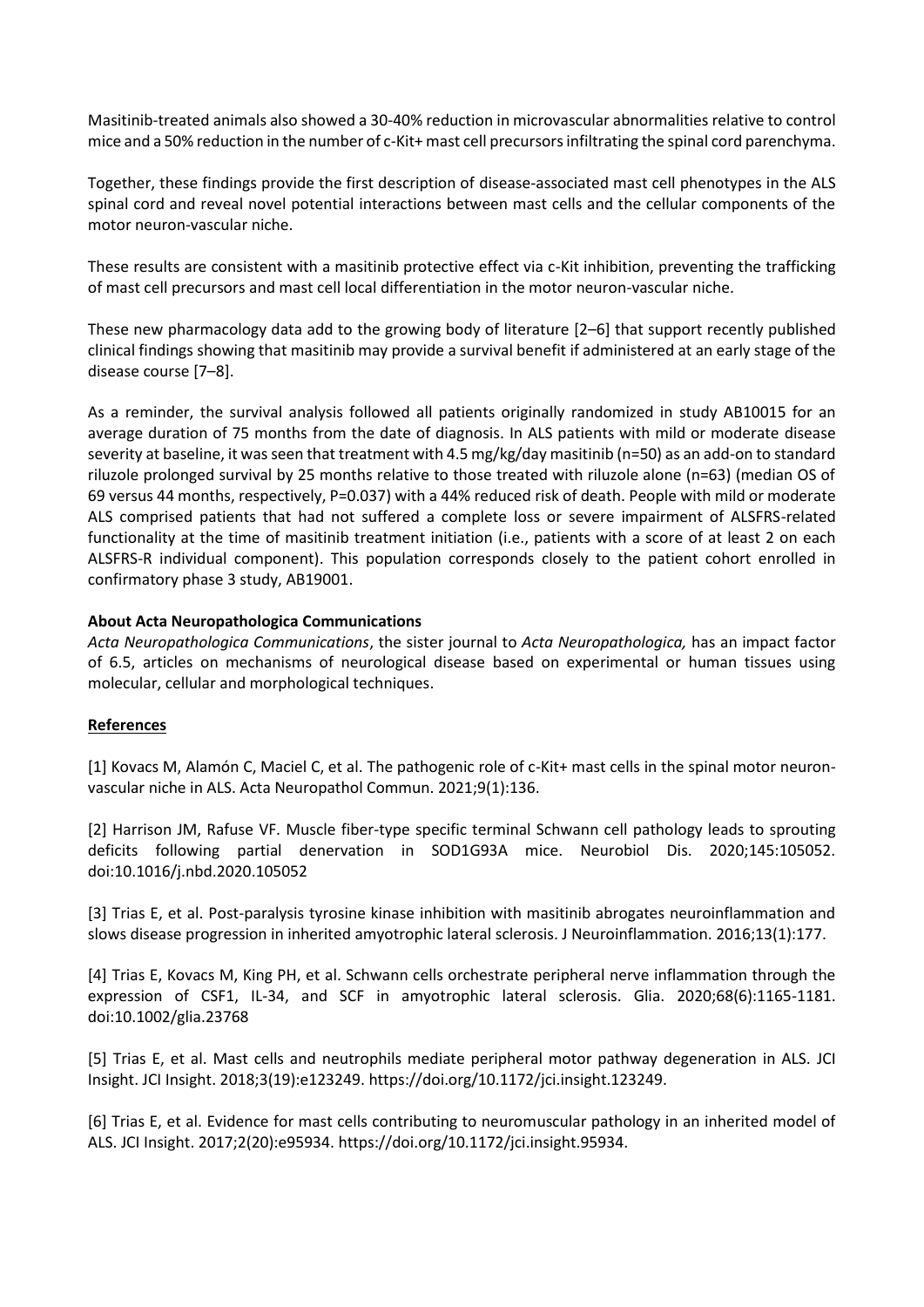[7] Mora JS; Bradley WG; Chaverri D, et al. Long-term Survival Analysis of Masitinib in Amyotrophic Lateral Sclerosis. Ther Adv Neurol Disord 2021, Vol. 14: 1–16 doi:10.1177/ 17562864211030365

[8] Mora JS, Genge A, Chio A, et al. Masitinib as an add-on therapy to riluzole in patients with amyotrophic lateral sclerosis: a randomized clinical trial. Amyotroph Lateral Scler Frontotemporal Degener. 2020;21(1- 2):5-14. doi:10.1080/21678421.2019.1632346

## **About amyotrophic lateral sclerosis**

Amyotrophic lateral sclerosis (ALS) is a fatal motor neuron disorder that is characterized by progressive loss of the upper and lower motor neurons at the spinal or bulbar level. The disease belongs to a group of disorders known as motor neuron diseases, which are characterized by the gradual degeneration and death of motor neurons. In ALS, both the upper motor neurons and the lower motor neurons degenerate or die, and stop sending messages to muscles.

The prevalence of ALS in western countries is fairly uniform at 6 per 100,000 persons, corresponding to around 30,000 cases in Europe and 20,000 in the USA.

The first drug treatment for ALS, riluzole (Rilutek), was approved in 1995. In Europe, there has been no new treatment approved since riluzole.

## **About masitinib**

Masitinib is a orally administered tyrosine kinase inhibitor that targets mast cells and macrophages, important cells for immunity, through inhibiting a limited number of kinases. Based on its unique mechanism of action, masitinib can be developed in a large number of conditions in oncology, in inflammatory diseases, and in certain diseases of the central nervous system. In oncology due to its immunotherapy effect, masitinib can have an effect on survival, alone or in combination with chemotherapy. Through its activity on mast cells and microglia and consequently the inhibition of the activation of the inflammatory process, masitinib can have an effect on the symptoms associated with some inflammatory and central nervous system diseases and the degeneration of these diseases.

#### **About AB Science**

Founded in 2001, AB Science is a pharmaceutical company specializing in the research, development and commercialization of protein kinase inhibitors (PKIs), a class of targeted proteins whose action are key in signaling pathways within cells. Our programs target only diseases with high unmet medical needs, often lethal with short term survival or rare or refractory to previous line of treatment.

AB Science has developed a proprietary portfolio of molecules and the Company's lead compound, masitinib, has already been registered for veterinary medicine and is developed in human medicine in oncology, neurological diseases, inflammatory diseases and viral diseases. The company is headquartered in Paris, France, and listed on Euronext Paris (ticker: AB).

Further information is available on AB Science's website: [www.ab-science.com.](http://www.ab-science.com/)

## **Forward-looking Statements - AB Science**

This press release contains forward-looking statements. These statements are not historical facts. These statements include projections and estimates as well as the assumptions on which they are based, statements based on projects, objectives, intentions and expectations regarding financial results, events, operations, future services, product development and their potential or future performance.

These forward-looking statements can often be identified by the words "expect", "anticipate", "believe", "intend", "estimate" or "plan" as well as other similar terms. While AB Science believes these forward-looking statements are reasonable, investors are cautioned that these forward-looking statements are subject to numerous risks and uncertainties that are difficult to predict and generally beyond the control of AB Science and which may imply that results and actual events significantly differ from those expressed, induced or anticipated in the forward-looking information and statements. These risks and uncertainties include the uncertainties related to product development of the Company which may not be successful or to the marketing authorizations granted by competent authorities or, more generally, any factors that may affect marketing capacity of the products developed by AB Science, as well as those developed or identified in the public documents published by AB Science. AB Science disclaims any obligation or